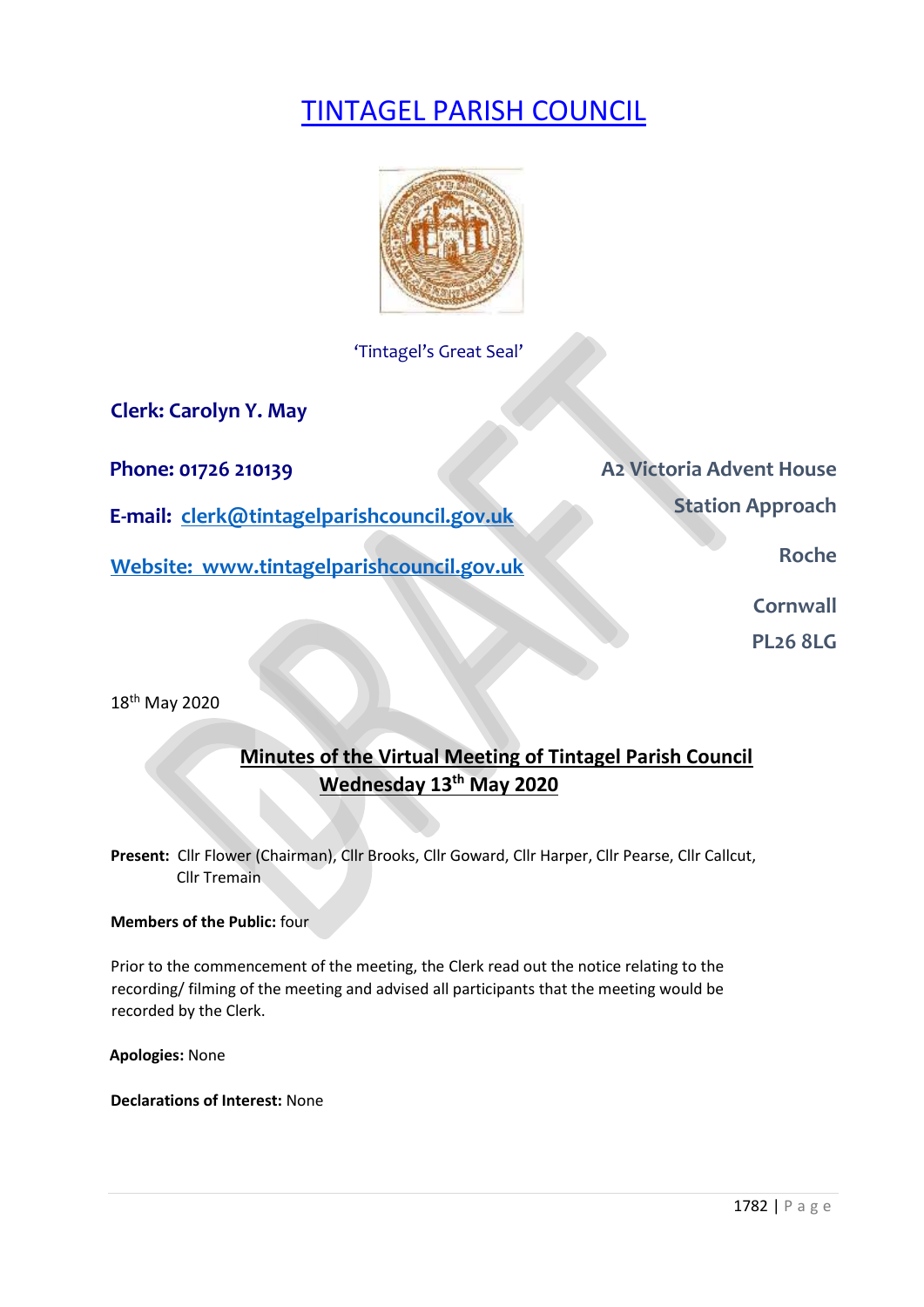#### **Invitation to members of the public to speak prior to the meeting:**

No requests had been received, to address the Parish Council.

#### **AGENDA**

#### **MINUTES**

#### **Minute 01 – 2020/21**

The Minutes from the Parish Council Meeting, held on the 4<sup>th</sup> March 2020 were considered by Members, on a page by page basis. No issues were raised in relation to the same.

It was **proposed** by Cllr. Goward **seconded** by Cllr. Flower and RESOLVED that the minutes be signed as a true record of the meeting. Six in favour, one abstention. **Carried**.

#### **PLANNING MATTERS**

#### **Minute 02 – 2020/21**

**PA20/01956 -** Truckle, Trelake Lane, Treknow PL34 0EW. No objection to the application was recorded previously, following consultation with Members of the Parish Council, under the delegated powers granted to the Chairman and Clerk.

**PA20/00569/PREAPP** – 1-6 Camelot Flats. Castle View, Tintagel, PL34 0DH. No objection to the application was recorded previously, following consultation with Members of the Parish Council, under the delegated powers granted to the Chairman and Clerk.

#### **PLANNING DECISIONS** – Noted

#### **FINANCE**

**Accounts Payable – Appendix D**

#### **Minute 03- 2020/2021**

Members considered the schedule of payments to be made.

It was proposed by Cllr Brooks, seconded by Cllr Goward and RESOLVED that the schedule of accounts, at Appendix D. would be accepted. Unanimous. **Carried.**

The Clerk advised the Meeting that she had received notification of a downward variation of Business Rates for the public lavatories, from the Business Rates division of Cornwall Council.

#### **DRAFT ANNUAL ACCOUNTS**

The Clerk presented the Draft (Unaudited Accounts) for the financial year 2019/20. These accounts are publicly displayed on the Parish Council website.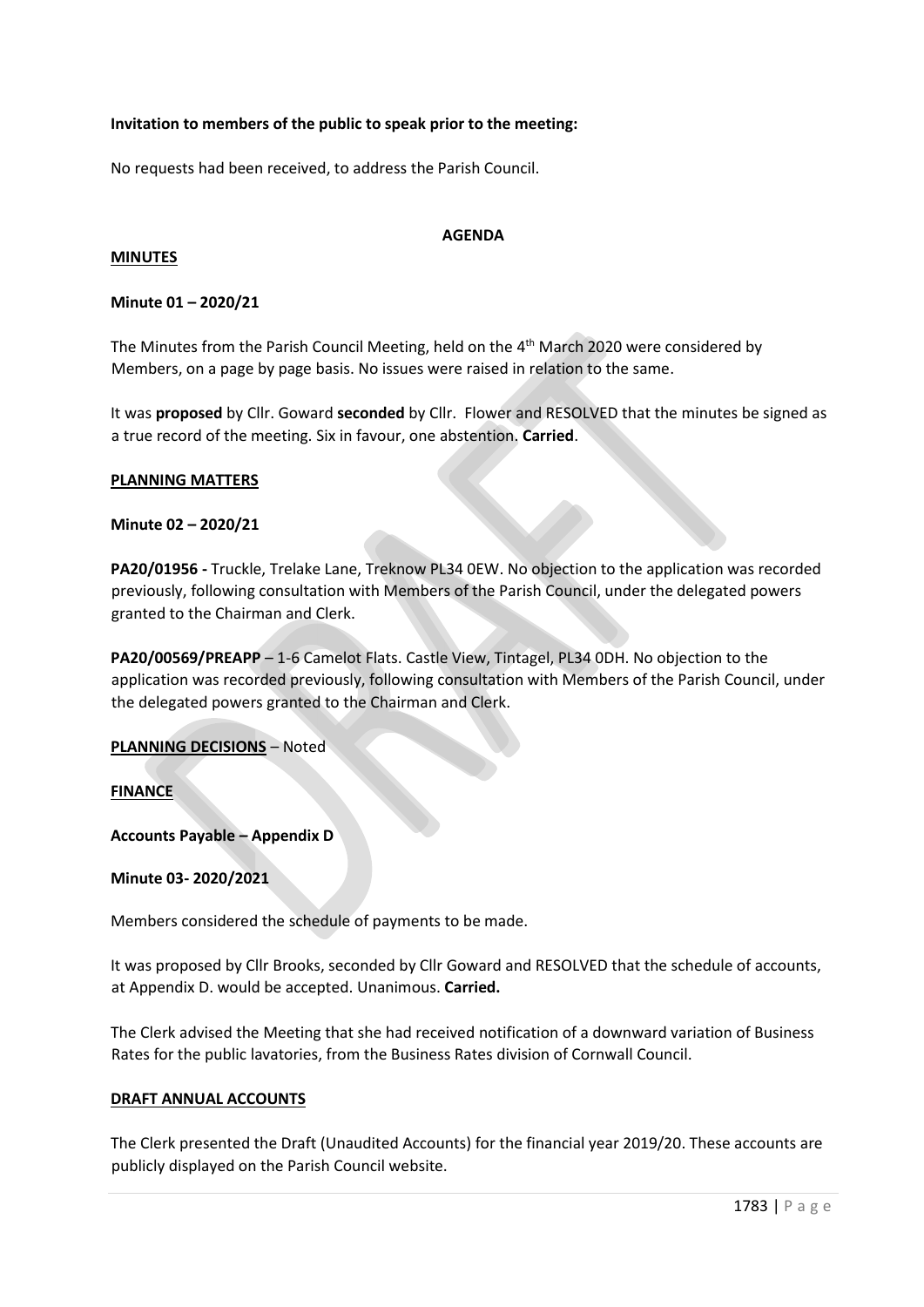There are two separate parts to the said accounts, one relating to the Parish Council (Income and Expenditure), the other to the Tintagel Visitor Centre (Income and Expenditure).

The Clerk commenced her address on the matter of the accounts, by alluding, in the first instance to the Parish Council Income and Expenditure.

In relation to Staffing Costs, the Clerk stated that, although the Members had authorised the Clerk to be placed in a pension scheme, she had declined to do this for the present – on the grounds that it would be too onerous upon the Parish.

Cllr Tremain asked if the Clerk had been reimbursed for the personal monies expended by her, in relation to a Parish Council Invoice. At the time in question, the Parish Council's business account could not address the invoice. Unfortunately, the creditor was facing financial challenges and required the funds, therefore the Clerk had discharged the account on behalf of the Parish Council. The Clerk confirmed that she had been reimbursed the sum of £3,000.

Members then received the Tintagel Visitor Centre Accounts.

Cllr Goward queried the stated deficit in relation to the Tintagel Brochure. Cllr Harper advised that there were still monies to be collected from advertisers (circa: £3,060).

The Clerk advised the meeting that there had been a substantial investment in both the fabric and stock for the TVC and that it was unfortunate that the village has effectively had to close down this season.

Cllr Goward asked about the TVC Business Rates. The Clerk stated that she had, immediately the lockdown was announced, corresponded with Cornwall Council, requesting a reduction in the TVC Business Rates. We are still awaiting a response to the same.

Cllr Goward felt that there was a need to discuss the on-going losses of the TVC, which are substantial. He felt that it was unfair that the Parishioners should have to meet the losses year on year.

Cllr Brooks advised the meeting that, two years ago, during precept discussions, the year on year TVC losses were discussed. At that juncture, the Members agreed at that the TVC would be given a further 12 months to improve its income performance. That period has long expired. The Clerk reclaimed £19,300 in VAT, which was 'ring-fenced' for the TVC but that sum has now been used. He added that the situation cannot be permitted to continue as the monies being used belongs to the Parishioners. The facility has to be viable and provide best value for the Parish.

#### **Minute 04- 2020/2021**

It was **proposed** by Cllr Brooks, **seconded** by Cllr Flower and RESOLVED that that all Members should give this matter some consideration between now and the next meeting, in order that a decision can be made in relation to the future of the TVC. The matter is to be listed as an agenda item for the next meeting. Unanimous. **Carried.**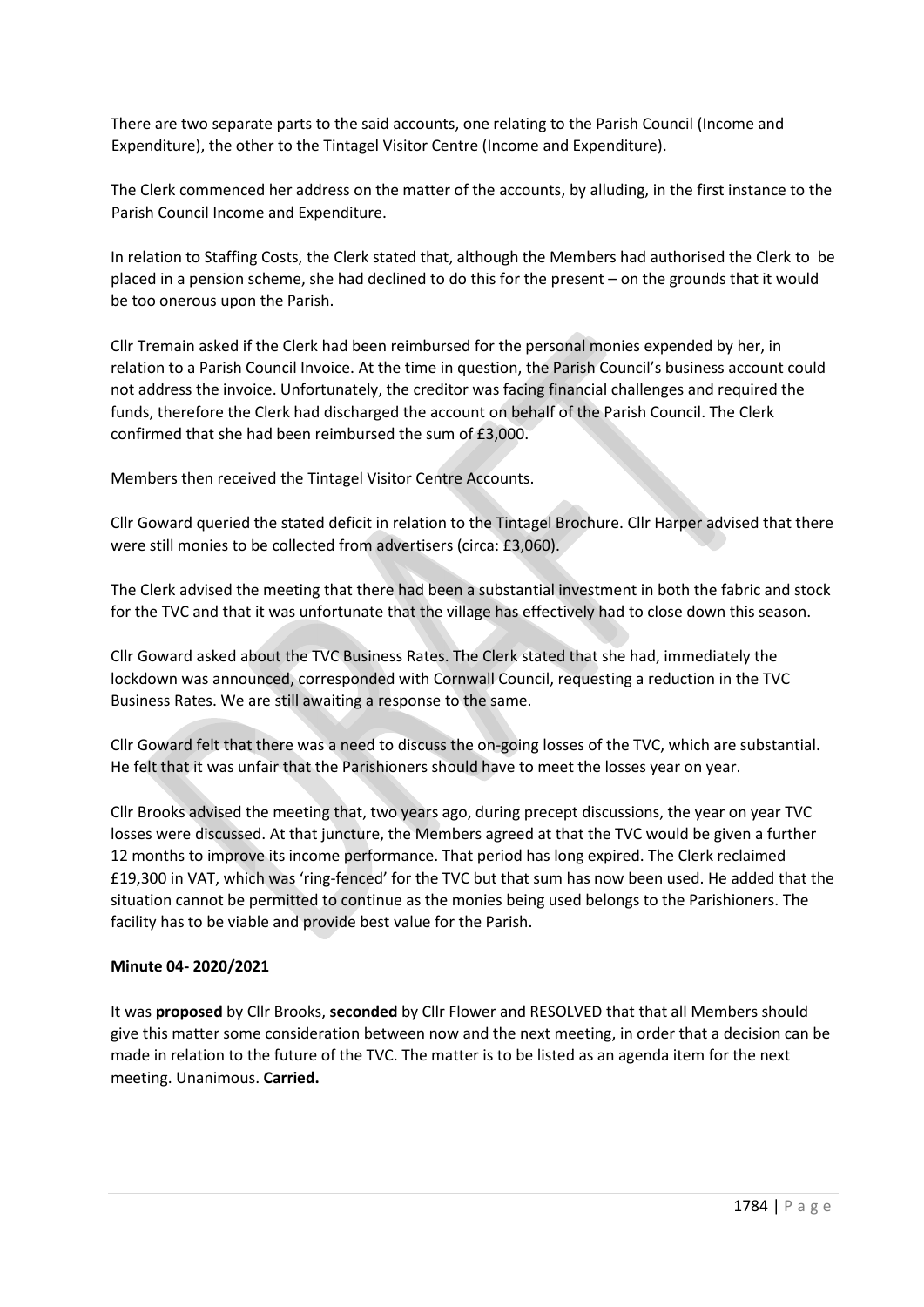#### **PROJECT ADVANCEMENT**

Cllr Goward requested that the Clerk provide the Meeting with an update on the project at Trenale Lane.

The Clerk reminded Members that the presentation received from the CLLD representative alluded to available finance and the need to attempt, at least, to secure a mortgage for the property. In the event that a mortgage was not able to be secured, then EU funding may be available.

In order to progress the matter, the Clerk requested that the Members give permission for the Clerk to submit mortgage applications on behalf of the Parish Council. There would be no risk in doing so. Rather – it is an exercise to 'test the water'. It was **agreed** that the Clerk should progress this matter.

#### **A further project relates to the development of the new website with Impress 51.**

The Clerk stated that work had commenced on the site but halted to the lockdown. This will be progressed by the Clerk

#### **INTERNAL AUDITOR APPOINTMENT**

The Clerk advised the Meeting that the current Internal Auditor has retired and that another must be sought. She added that it would be her preference for an independent person, outwith Cornwall be appointed.

It was suggested that the work could be undertaken by Simon A. Martin Accountants or by a team at Devon County Council.

It was **agreed** that the Clerk would investigate the options put forward.

#### **CO-OPTION**

The Clerk has spoken to Democratic Services at Cornwall Council, in relation to co-option. She stated that the Parish Council has, on two previous occasions, advertised co-option opportunities. Whilst some of the positions were filled, the full quota was not achieved. The Clerk advised that, where co-option opportunities were available and had been previously advertised, there was no obligation to advertise further and that the Parish Council would be within its rights to co-opt without further announcements.

The Clerk advised the meeting that there were two Parishioners who had expressed an interest to be coopted to the Parish Council but added that she would like to await confirmation from Cornwall Council, that the Parish Council was free to co-opt without further advertising.

The Members were also advised of the resignation of Cllr Mary Dyer, as a Member of the Parish Council.

It was **agreed** that the positions would be advertised on the Parish website and applications for cooption considered.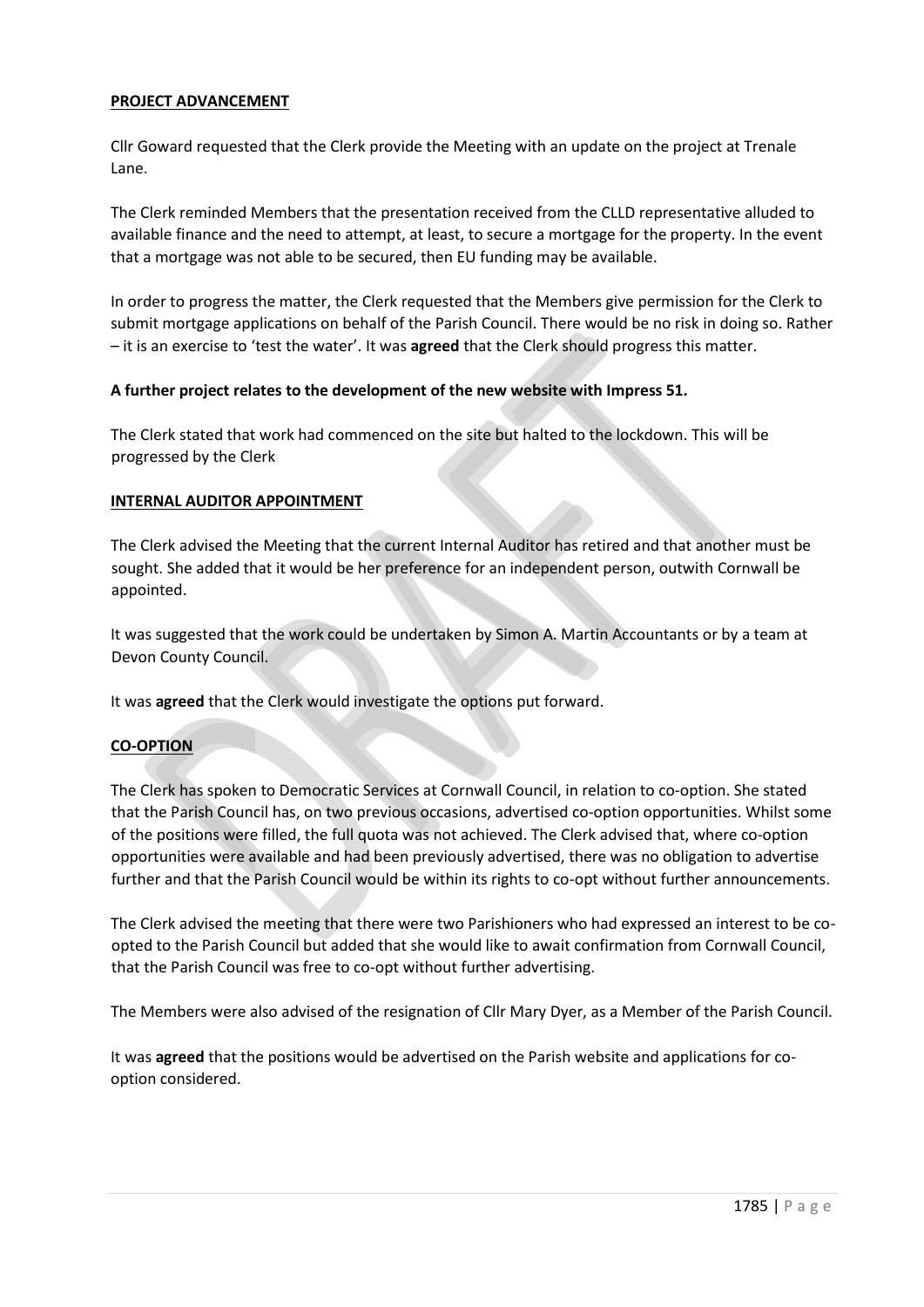#### **MEMBER RESIGNATION**

It was **agreed** that the Clerk would draft a thank you letter to Cllr Dyer, expressing the thanks of the Members for Cllr Dyers' long service to the Parish Council.

#### **DONATION REQUEST**

The Clerk advised the Meeting that a request had been made by a local group, for a donation. The group is currently making PPE kit for local surgeries/ hospitals etc but is having to finance postage themselves.

#### **Minute 05- 2020/2021**

It was **proposed** by Cllr Flower, **seconded** by Cllr Goward and RESOLVED that the Parish Council would provide a donation of £100.00 to the group. Unanimous. **Carried.**

Cllr Jordan pledged a further £100.00 to the group and asked that their representative should be provided with his contact details.

#### **UPDATES**

• **Lavatories – TVC/ Trevena Square**

#### **Minute 06- 2020/2021**

The Clerk enquired about the plans to re-open the public lavatories in the village. It was **proposed** by Cllr Flower, **seconded** by Cllr Tremain and RESOLVED that the lavatories at Trevena Square and at the TVC would not be re-opened until it was safe and appropriate. Unanimous. **Carried.**

#### • **Bossiney Building**

The Clerk requested the views of the Members in relation to the ex-lavatory building at Bossiney. She advised the meeting that the water supply to the facility had been cut off, as had the electricity.

Cllr Tremain alluded to the letter that the Clerk had been asked to write, in relation the procurement process employed by representatives of the Parish Council when the building had been acquired by the Parish Council.

The Clerk advised the meeting that a letter had been sent to the ex-employee responsible for overseeing the acquisition. The letter had contained a number of pertinent questions, which had required cogent responses. However, the ex-employee of the Parish Council had failed to respond to the same. A follow up letter was also forwarded to the same ex-employee, but the Clerk had not received a response to the second letter either.

Cllr Tremain asked what the process was, going forward. The Clerk advised that the next steps were a matter to be considered under a Part II discussion, in conjunction with advice received.

Members discussed possible uses for the Bossiney building, until the issues surrounding its procurement can be settled.

It was **agreed** that the building could provide a suitable storage space for the Parish Council.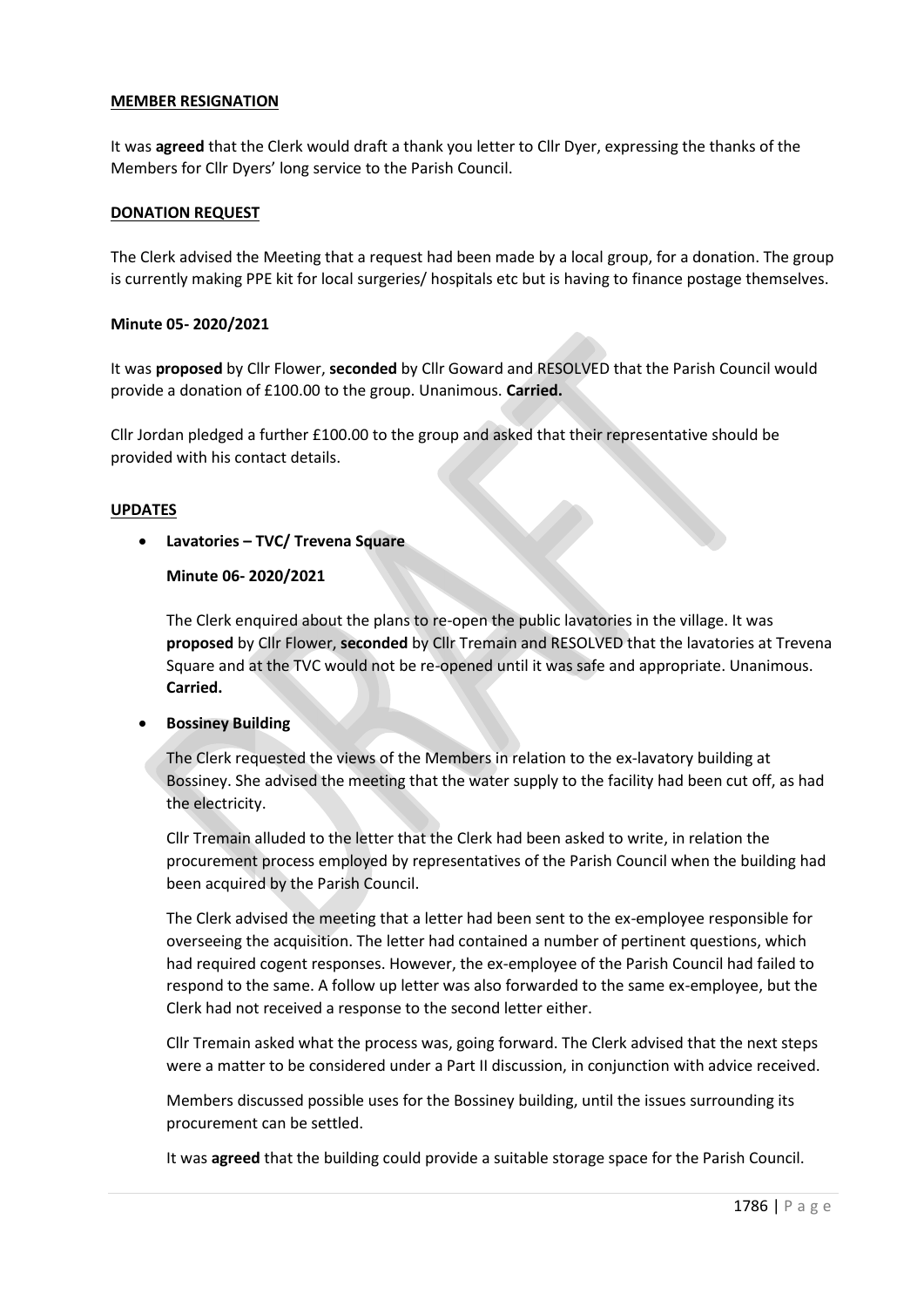The Clerk highlighted the fact that a suitable door would have to be installed, along with window protection (one window was recently smashed) and suitable security measures taken (there have been reports of two persons loitering at the rear of the building) to ensure that nefarious activity is discouraged.

It was suggested that the available space at the facility could be maximised by removing the sanitary ware and partitions. Members **agreed** that Cllr Callcut should meet with Mr Andy Pearce in order to assess the work to be carried out.

#### **CORRESPONDENCE**

The Clerk appraised Members of a recent item of correspondence, received from the Community Link Officer at Cornwall Council. The Officer enquired whether Tintagel Parish Council would wish to participate in providing a venue for a regular Farmers Market in the village.

Members discussed the matter and **agreed** that the Clerk should register an interest, on behalf of the Parish Council. However, it was stressed that the vendors must not compete with village businesses, in respect of item type.

#### **The Meeting Closed at 19.56 hours**

**Next Meeting: Wednesday 3rd June**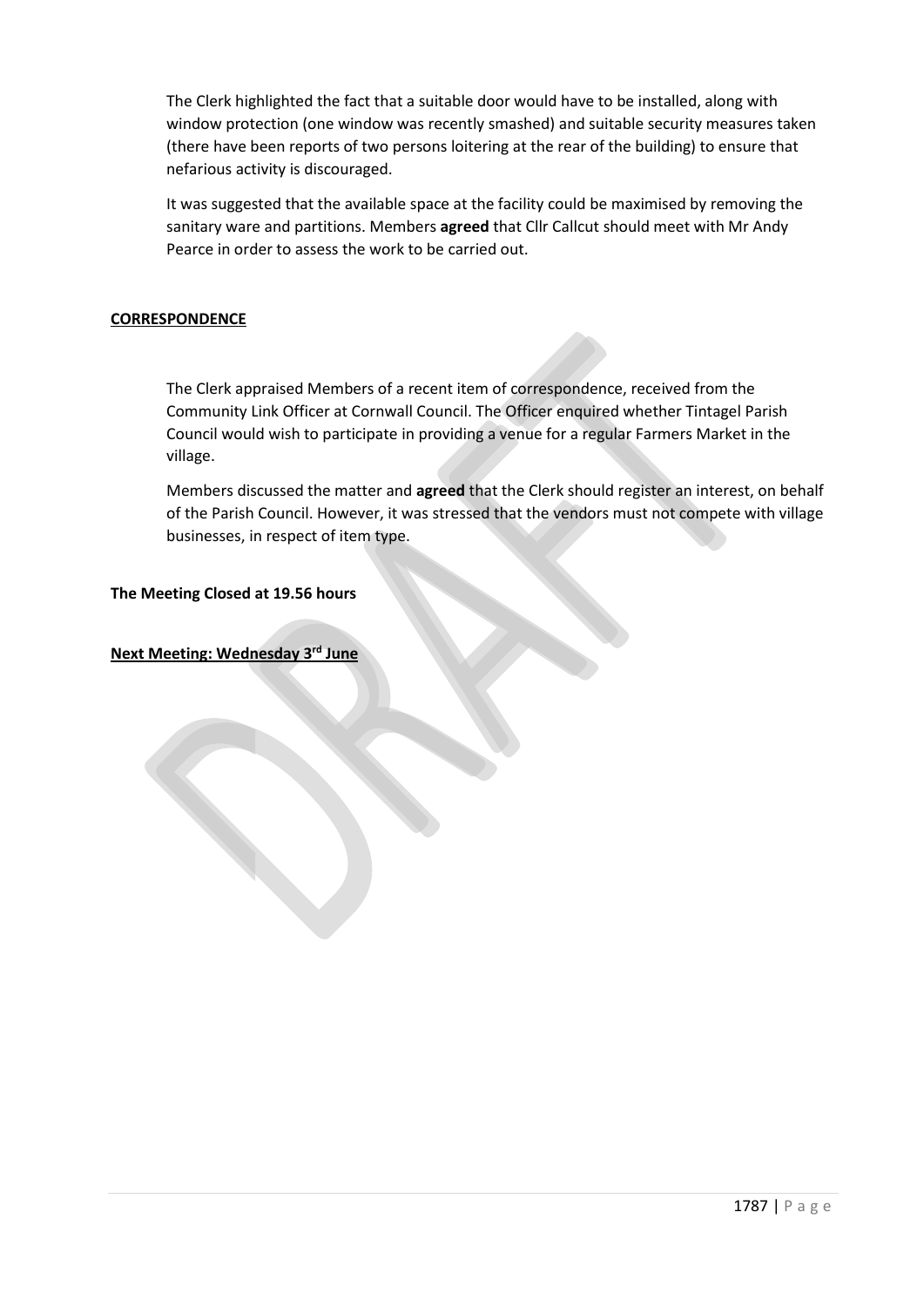# **MAY PAYMENT SCHEDULE**

| <b>Date</b>                                       | <b>Type</b> | Payee                       | <b>Amount</b><br>(Net) | <b>VAT</b> | <b>Total</b> | <b>BUS BANK</b><br><b>BAL</b> |
|---------------------------------------------------|-------------|-----------------------------|------------------------|------------|--------------|-------------------------------|
| 13052020                                          |             |                             |                        |            |              | 35085.89                      |
| 13th May 2020                                     | <b>BACS</b> | <b>Andy Pearce</b>          | 961.50                 | 0.00       | 961.50       |                               |
| 13th May 2020                                     | <b>BACS</b> | <b>Western Supply</b>       | 16.42                  | 3.28       | 19.70        |                               |
| 13th May 2020                                     | <b>BACS</b> | SeaDog IT                   | 25.00                  | 0.00       | 25.00        |                               |
| 13th May 2020                                     | <b>BACS</b> | <b>Viking</b>               | 115.13                 | 23.03      | 138.16       |                               |
| <b>TPC Total</b>                                  |             |                             | 1118.05                | 26.31      | 1144.36      |                               |
| 13th May 2020                                     | <b>BACS</b> | <b>Tormark</b>              | 347.68                 | 0.00       | 347.68       |                               |
| 13th May 2020                                     | <b>BACS</b> | <b>Tormark</b>              | 525.14                 | 0.00       | 525.14       |                               |
| 13th May 2020                                     | <b>BACS</b> | <b>Tormark</b>              | 9.72                   | 0.00       | 9.72         |                               |
| <b>TVC Total</b>                                  |             |                             | 882.54                 | 0.00       | 882.54       |                               |
| <b>Payments Exceeding £500 (net) - not Listed</b> |             |                             |                        |            |              |                               |
| Apr-20                                            | <b>DD</b>   | Cornwall Council -<br>Rates | 1238.1                 | 0.00       | 1238.10      | PAID<br>01052020              |
|                                                   |             |                             |                        |            |              |                               |
| 2020-21                                           | Income      |                             |                        |            |              |                               |
| Apr-20                                            | <b>BACS</b> | Loan - from CM              | 3000.00                | 0.00       | 3000.00      | 3000.00                       |
| Apr-20                                            | <b>BACS</b> | <b>Cornwall Council</b>     | 54893.06               | 0.00       | 54893.06     | 57766.44                      |
| <b>TPC Income</b>                                 |             |                             |                        |            |              | 60766.44                      |

### **Bank**

**Reconciliation**

| <b>PC BUS BANK</b>      |            |
|-------------------------|------------|
| <b>Income MAY</b>       |            |
| 2020                    | 0.00       |
| <b>Bank Balance</b>     |            |
| after DD/SO             | 35085.89   |
| <b>TPC Transactions</b> |            |
| (ibid)                  | $-1144.36$ |
| <b>TVC Transactions</b> |            |
| (ibid)                  | $-1238.1$  |
|                         |            |